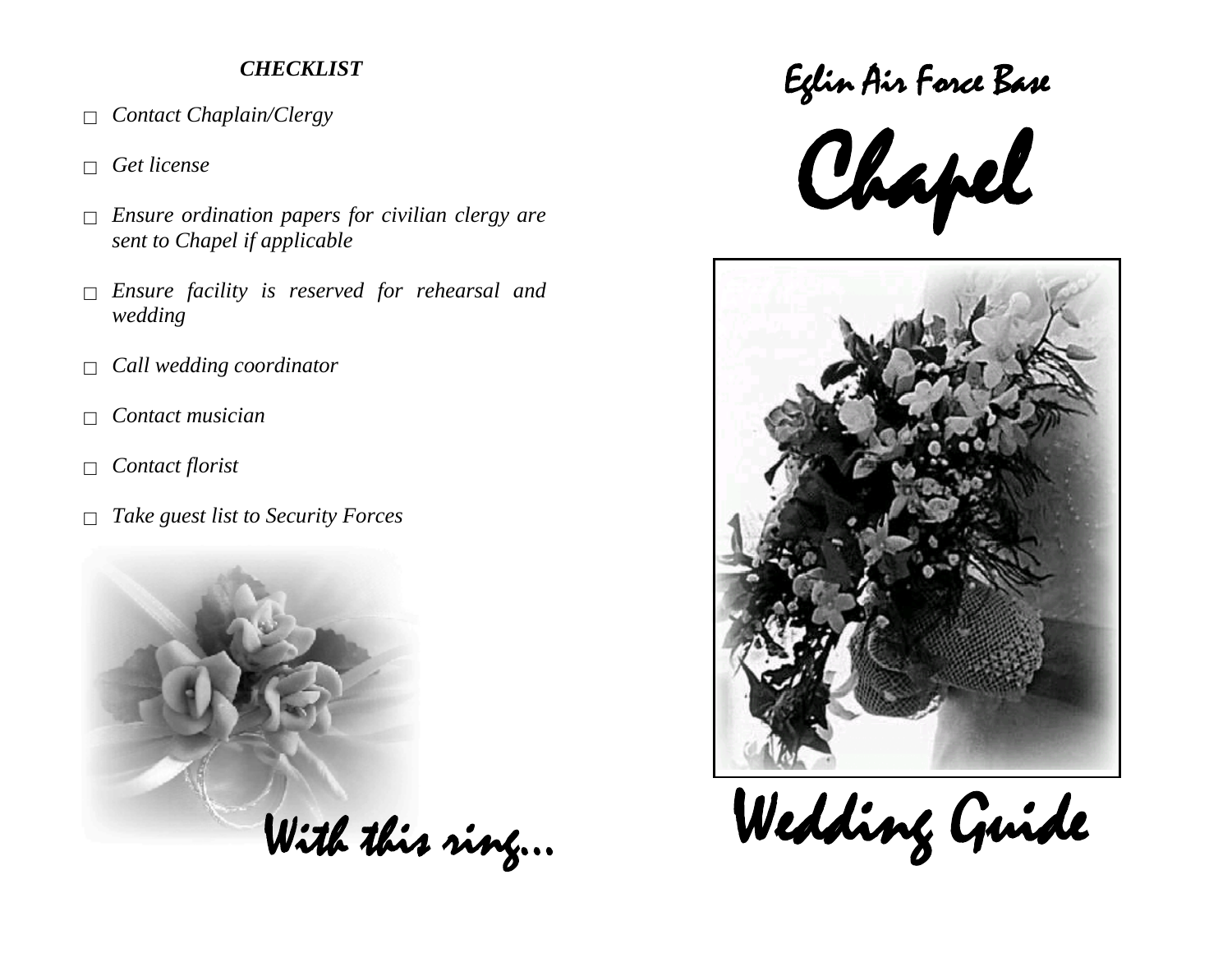Dear Wedding Couple,

We are pleased that you are interested in the Eglin Air Force Base Chapel as the place to begin your marriage. Marriage is a covenant between a man and woman who desire God to bless their union, thus the marriage ceremony is a religious service and not a civil ceremony. Only ordained clergy representing denominations and churches recognized by the Armed Forces Chaplains Board are authorized to officiate. All wedding ceremonies in either chapel are to be done reverently with dignity and in good taste.

Marriage is never to be entered into hastily or unadvisedly. In every case our chaplains will desire to meet with the couple prior to the ceremony for pre-marital counseling and to discuss the specifics of each wedding.

We pray that God will bless you as you enter this exciting new life together.

#### THE EGLIN CHAPEL STAFF

**NOTE:** This information is important so please read it carefully! To avoid unnecessary costs and embarrassment DO NOT make announcements, print invitations or reserve a reception hall, until you have been contacted by the facility scheduler with a confirmed chapel facility reservation date.

## **RECEPTIONS**

There are no wedding receptions in the Chapel facilities. Your wedding coordinator can suggest other locations.

### **GUEST LIST**

To ensure the access of non-military guests to Eglin Air Force Base, please call the Security Forces at 882-2856, and they will instruct you on current requirements for non-military persons desiring to access the base. Please submit required information approximately one month and no later than two weeks prior to the event. The same Security Forces procedure is necessary for both the wedding and the rehearsal. If you have a large number of guests, encourage them to arrive 30 minutes prior to the scheduled rehearsal and wedding, in case of delays at the gate.

### **CLEAN-UP**

Please help us to maintain a neat and clean Chapel. In all likelihood, there will be other weddings or services at the Chapel shortly after yours. The wedding party is responsible for the cleanliness of the Chapel after the wedding. This must be accomplished within the allotted time for your wedding.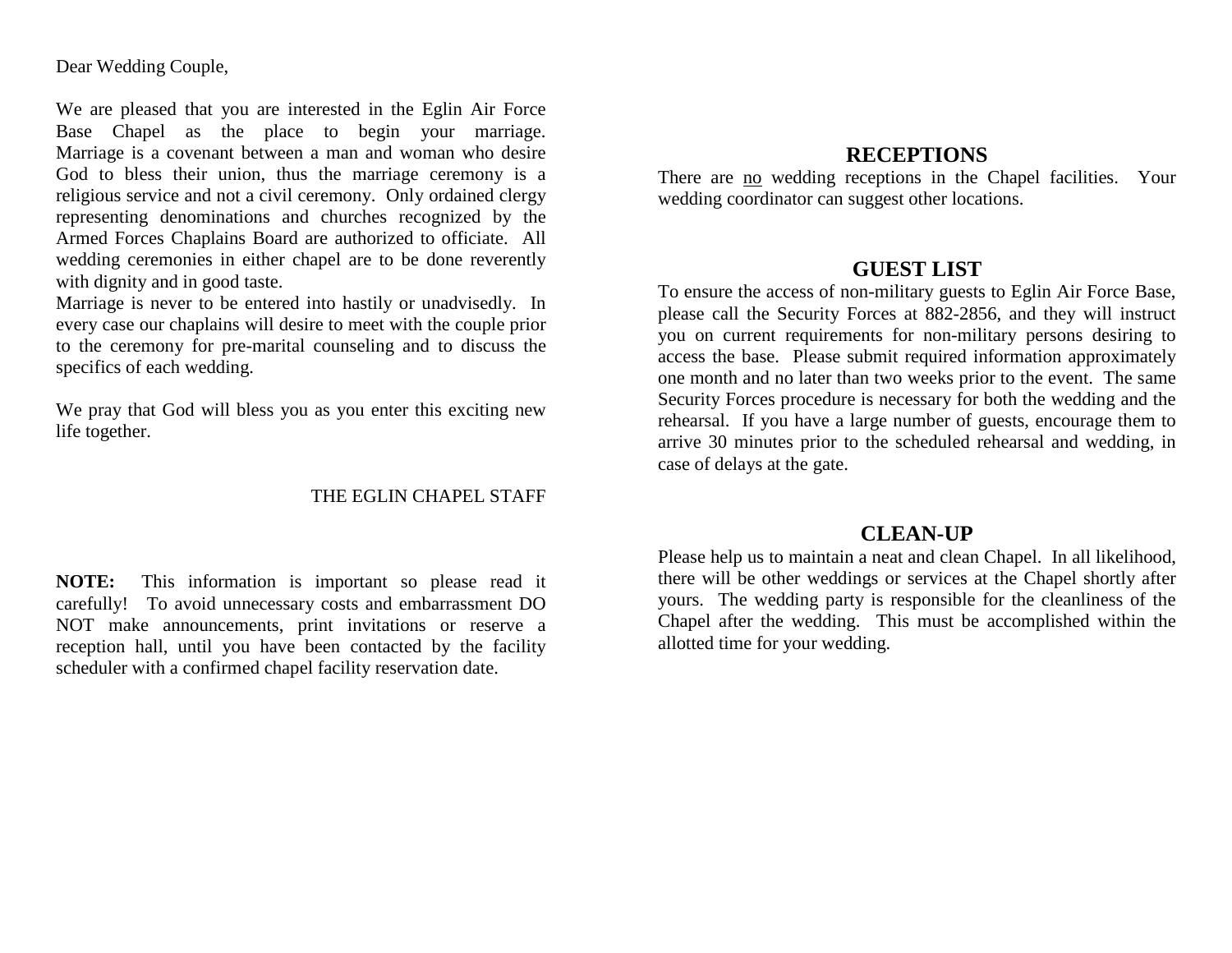## **SMOKING AND ALCOHOL**

Smoking is not permitted in the Chapel. AF Instruction 52-101 prohibits the use of alcoholic beverages in the Chapel facilities except for sacramental purposes. The wedding ceremony will not be held when any member of the wedding party is under the influence of alcohol or drugs.

# **RICE AND CONFETTI**

Please inform your guests that throwing rice, confetti, birdseed, flower petals, or similar items is absolutely prohibited inside or outside of the Chapel. Flower girls may not throw real petals as these may stain the carpet and also present a ground safety hazard when thrown on the tile floor or concrete.



# **ELIGIBILITY**

In order to reserve the use of the chapel, the bride and/or groom must have a valid Armed Forces Identification Card.

# **TO RESERVE THE CHAPEL FOR A WEDDING, PLEASE TAKE THE FOLLOWING STEPS**

First, complete a facility request form obtained from the Chapel Center office at (850) 882-2111 or DSN 872-2111. You may request a specific denominational or unit chaplain at that time. The senior chaplain will determine eligibility to obtain the services of an active duty chaplain, and you will receive a wedding guide booklet. The interview should last about 30 minutes.

If **civilian clergy** will be used, the facility scheduler will help your reserve the sanctuary for your wedding. You will need to confirm the date and time with your civilian clergy and notify the facility scheduler that this has been confirmed. A copy of the civilian clergy ordination certificate or license must be received before reservation of the chapel can be confirmed or scheduled. This document can either be delivered to the facility scheduler or faxed to 882-9368.

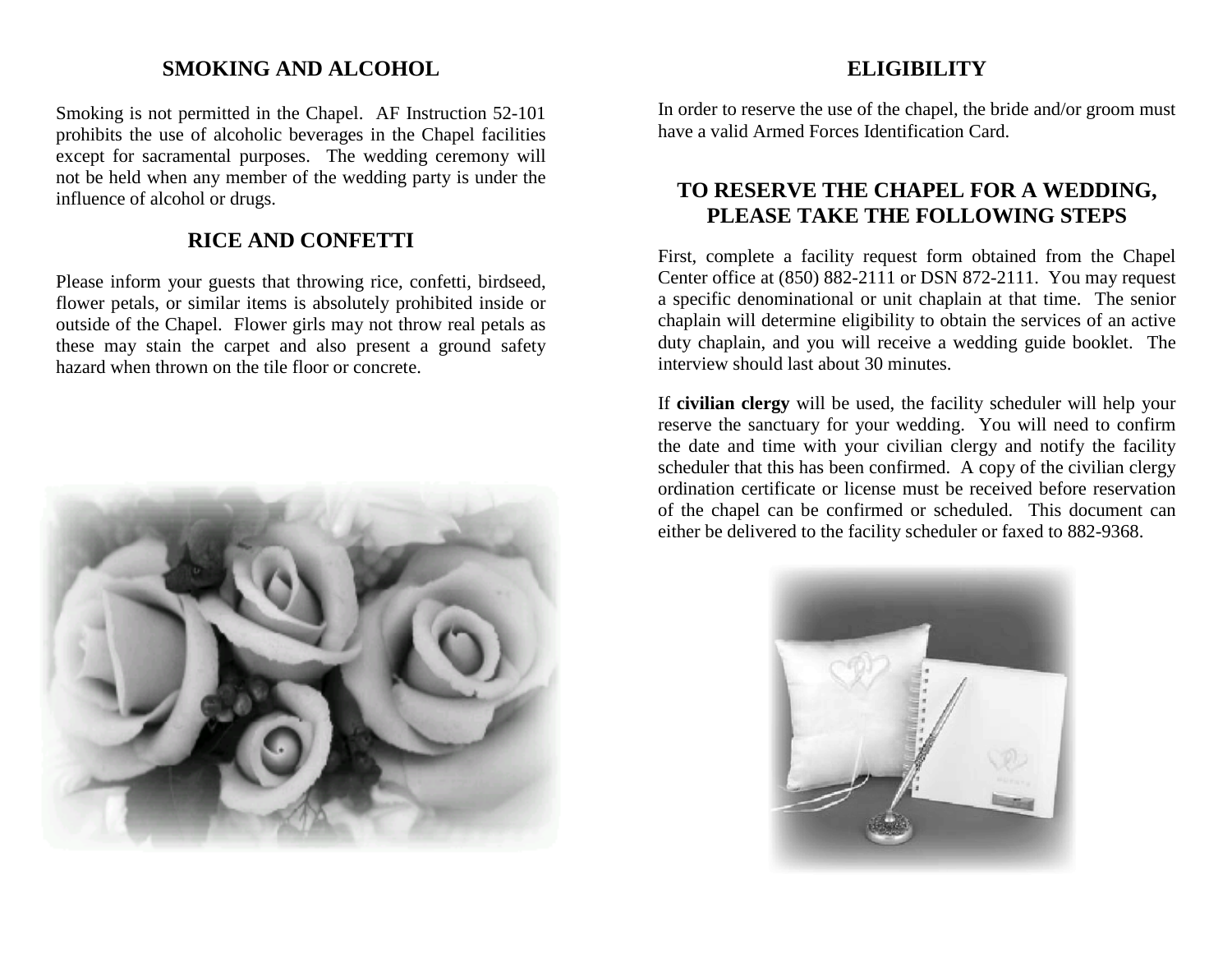### **USAGE FEE**

There is no charge for use of the Chapel, or active duty chaplains. You may make a donation to the Chapel by contributing at the worship service of your choice or by check made out to Eglin CTOF.

### **DENOMINATIONAL REQUIREMENTS**

Denominational requirements and religious convictions may restrict a chaplain from performing certain marriages. You must contact the desired chaplain well in advance (see below) of the proposed wedding date. If a chaplain is unavailable because of scheduling conflicts, TDY, etc., you may be referred to another chaplain. Once a chaplain has been assigned to your wedding he/she holds final approval in matters of etiquette, music, picture taking, etc.

#### **PROTESTANT**

Please be advised that there are numerous Protestant denominations with different requirements for the chaplain of that denomination. Please consult with your chaplain for further details. A MINIMUM of three months is required to fulfill counseling requirements.

## **CATHOLIC**

Catholic Personnel should contact the priest a MINIMUM of six months prior to their wedding date to fulfill marriage preparation requirements:



## **FLOWERS AND CANDLES**

Floral arrangements are the responsibility of the wedding party. Flowers and other decorations cannot be delivered earlier than the scheduled time block. Pew bows, flowers, etc., may be made to hang by hooks or a bent wire over the pew. They will not be taped or tacked to the pews.

All flowers and decorations will be removed from the Chapel when the wedding is over. Please inform your florist of these restrictions. The florist may not set up prior to the assigned time. The wedding party is responsible for furnishing dripless or mechanical candles. All candle stands must have a plastic sheet under them to protect the carpet from wax.

Furniture WILL NOT be moved unless authorized by the chaplain. Only dripless candles with drip paper are allowed and will not be affixed to pews, walls, etc.

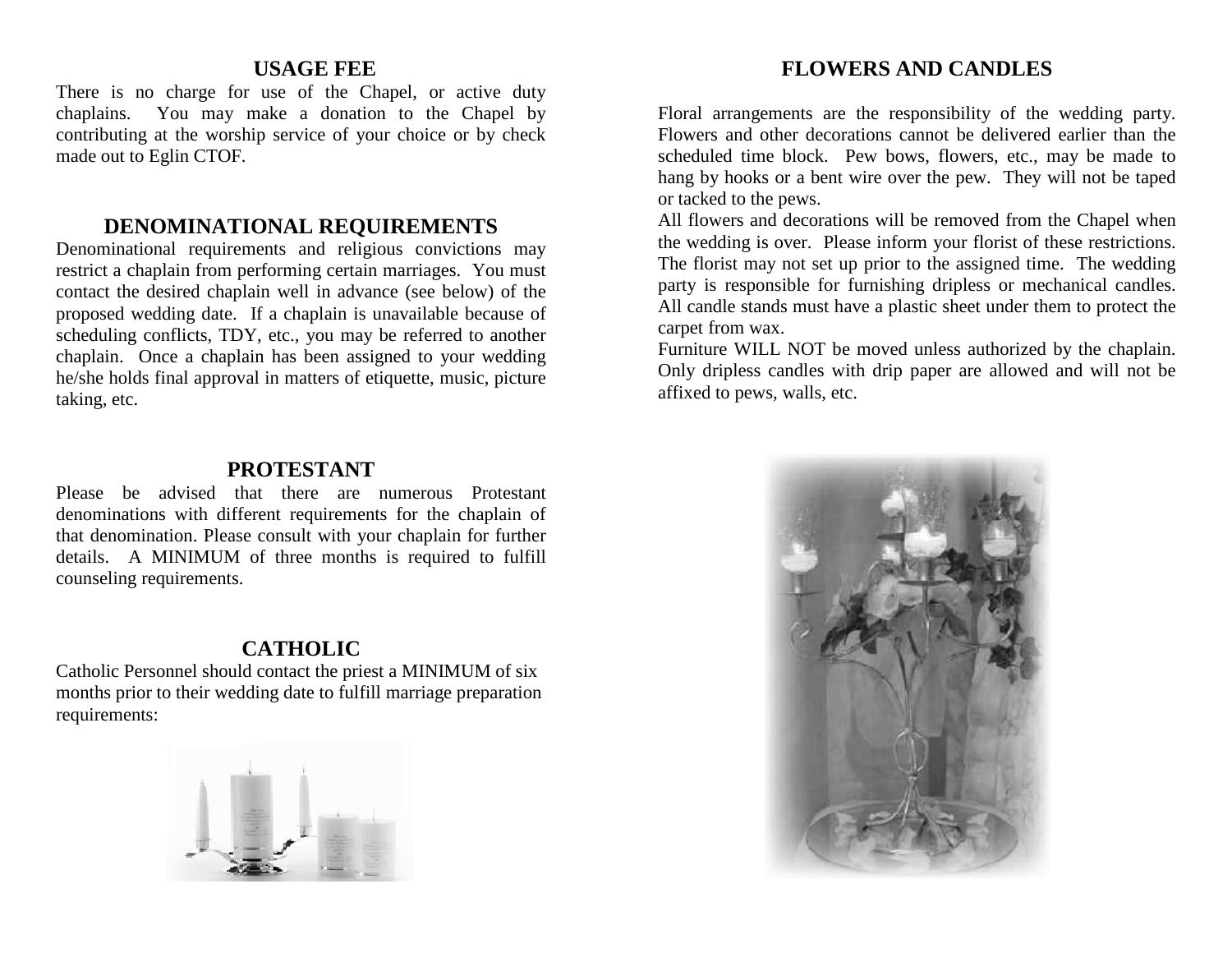## **WEDDING PROGRAMS**

If you desire bulletins/programs for your wedding, you must have them prepared at your own expense. Religious bookstores are a good source for pre-printed bulletin covers.

## **SABERS /SWORDS**

The traditional use of sabers during your ceremony may be permissible with the prior approval of the clergy conducting your ceremony. The chapel does not have sabers, but you may contact the base honor guard at 882-2157, and possibly make some arrangements through them.

## **PHOTOGRAPHS**

Photographs/videos of the wedding party, participants and guests may be taken prior to or following the ceremony. The photographers must check with the officiating chaplain/minister prior to the ceremony. Use of flash may be restricted during the ceremony. Posed photos must be taken within the scheduled time limit.



- A Certificate of Baptism issued within 6 months prior to the wedding date is REQUIRED of each Catholic, and desired from all other baptized Christians.
- Complete Pre-Nuptial Questionnaire (bride and groom)
- Obtain (2) witness statements for the freedom to marry on behalf of the non-Catholic individual.
- If necessary, complete a Request for Dispensation/Permission and forward to the appropriate Chancery
- If either party has been previously married, include the ORIGINAL Declaration of Catholic Nullity, or a CERTIFIED copy of Certificate of Death
- Complete either the Pre-Cana Class or Engaged Encounter weekend offered by the local Diocese or closest Diocese.
- Schedule meeting with Catholic Wedding Coordinator and Musician

# **CIVILIAN MINISTERS**

The Senior Chaplain or his representative must approve any requests for a civilian minister to officiate your wedding. Only ordained or licensed clergy are authorized to officiate. **Whenever a civilian minister officiates, the services of a chapel-approved wedding coordinator must also be obtained**. The civilian clergy must provide proof of ordination/licensing BEFORE reservation request of the wedding is confirmed. Civilian ministers must adhere to the policies of this booklet. Proof of ordination/licensing may either be brought to the Chapel Center or faxed to (850) 882-9368. If you fax this document, please indicate on the cover sheet the date, time, wedding party information and clergy name which pertains.

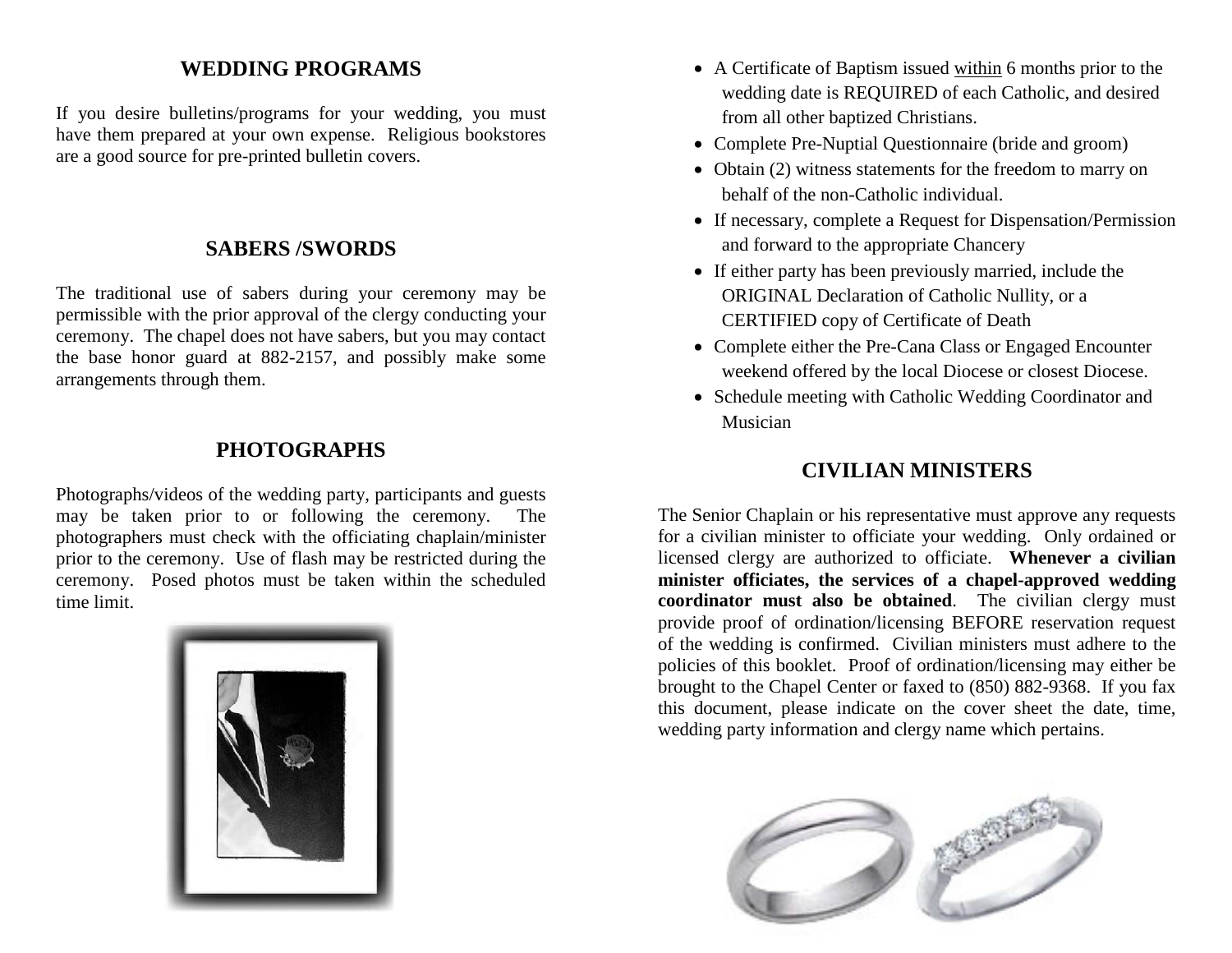#### **JEWISH**

For Jewish weddings you must contact the Jewish Lay leader to set up an appointment.

# **OTHER FAITH GROUPS**

Only ordained or licensed clergy are authorized to officiate. Contact the chapel for more information.

Justices of the peace, judges and other civil officials may not conduct wedding ceremonies in Eglin Air Force Base Chapels.

## **WEDDING REQUESTS**

All wedding requests are tentative until completely processed and approved. Active duty military personnel will receive first consideration if a scheduling conflict arises. You are limited to one (1) hour for the rehearsal and two (2) hours on the wedding day. Having a wedding on Sunday is normally not feasible due to the heavy use of the facilities, nor can a wedding conflict with any other regularly scheduled Chapel function.

**NOTE: No weddings will be scheduled on Sundays, Christmas Eve/Day, New Years Eve/Day, Holy Week (Palm Sunday – Easter) or Federal Holidays.**



## **DRESSING FACILITIES**

Formal or informal military or civilian attire can be worn. Flowers will not be worn on the Air Force uniform. We have limited dressing facilities. The wedding coordinators will make them available to the wedding party. We ask that you do not leave any valuables in the dressing room during the ceremony. The wedding party is responsible for ensuring that no personal items are left behind.

## **MUSIC**

Organ, piano, and vocal selections must be in good taste for a religious ceremony. It is preferable that you use one of the chapel approved organists, but if you choose your own he/she must be approved by the wedding coordinator. A list of approved musicians is available at the Chapel. It is the responsibility of the wedding party to make all arrangements to pay musicians.

If you choose to have music, select carefully, remember that your wedding is a service of worship. We suggest sacred music and texts be used during the ceremony with secular music used during the reception. Your Chaplain/Minister must approve any secular music.

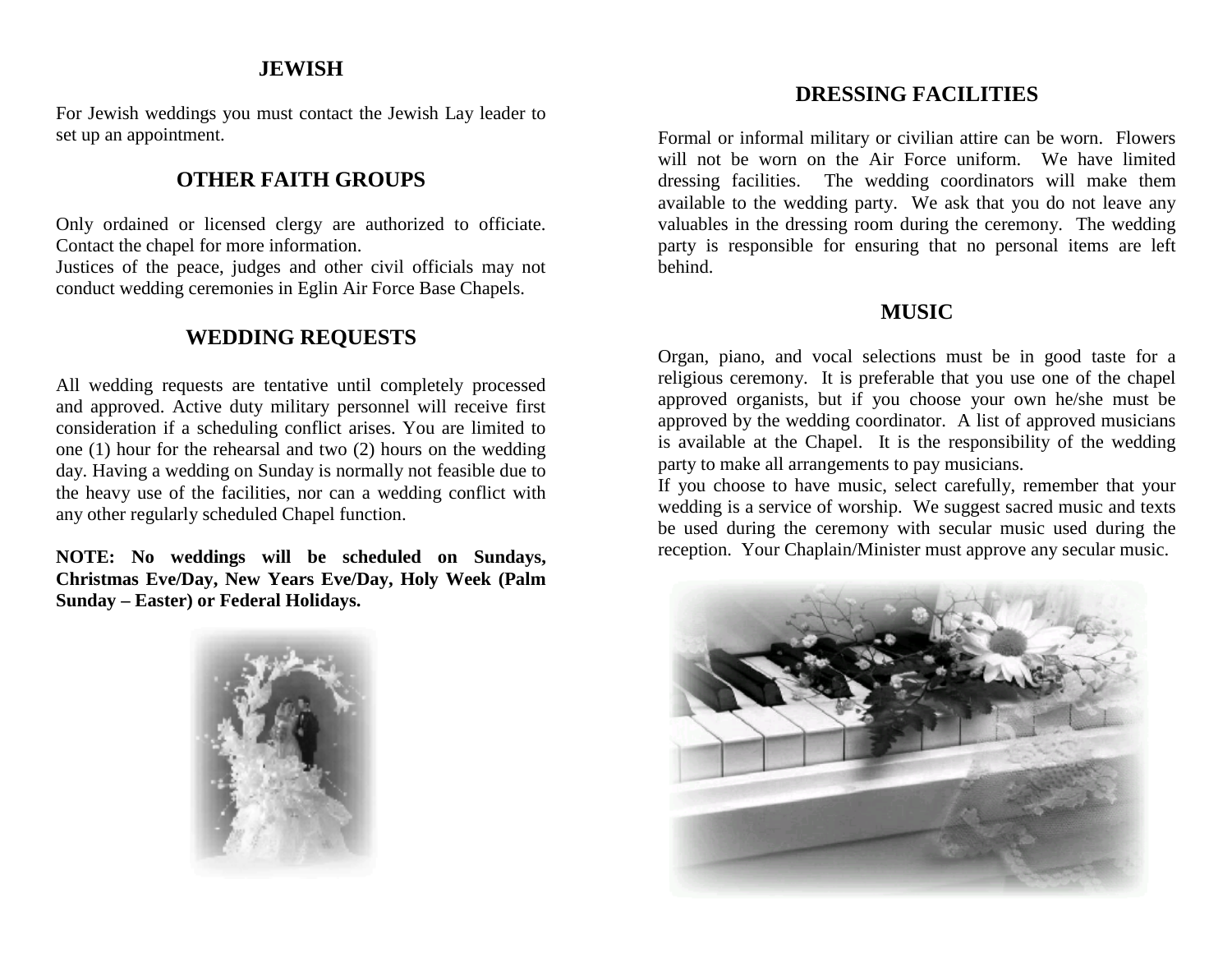### **WEDDING COORDINATOR**

A chapel-approved wedding coordinator is required! She is aware of chapel policies concerning the use of candles, appropriate music, photography, as well as the required clean-up to meet chapel standards. The wedding coordinator is also familiar with the sound system, know which rooms are the best dressing rooms, and is able to show you the chapel wedding provisions (candelabras, kneelers, etc.)

The wedding coordinator has a wealth of information to assist you with your wedding. She will be able to recommend rehearsal dinner and reception sites, caterers, photographers, florists, printers, etc. She does not receive any compensation from recommended vendors. She will also provide you the rules for proper wedding etiquette and the mechanics involved.

The goal of the wedding coordinator is to relieve the wedding party from as much anxiety as possible, and to make sure that everyone is satisfied. The coordinator will finalize all wedding plans and see that they are carried out so that the couple will have the wedding of their dreams. Wedding Coordinator's fees are the responsibility of the wedding party. The Wedding Coordinator is not an employee of the chapel. Contact the Chapel for a current listing of approved wedding coordinator.



## **THE CHAPELS**

We have two Chapels for weddings. The chapel staff will be glad to advise you to which facility is available to meet your needs.

- **Chapel Center** (bldg 868) is located on the main side of the base (next to the Enlisted Club)…. Seating capacity of 260.
- **West Gate Chapel** (bldg 2574) is located on the west side of the base close to the FWB gate…. Seating capacity of 300.

**Chapel Center** weddings will be scheduled normally on Saturdays during two-hour time blocks as follows:

| 1000-1200 |
|-----------|
| 1230-1430 |
| 1500-1700 |

**West Gate Chapel** weddings will be scheduled on Saturdays during two-hour time blocks as follows:

> 1100-1300 1330-1530

The start time may be adjusted within the two-hour time block to accommodate the wedding party. However, the Chapel will be opened **no earlier** than the beginning of the time block and will close no later than the end of the time block.

It is the wedding party's responsibility to notify the chaplain/clergy person, chapel staff, and all other parties involved as soon as possible if your wedding is canceled or rescheduled. Reconfirmation **must** be made **30 days** prior to the original scheduled date of the wedding.